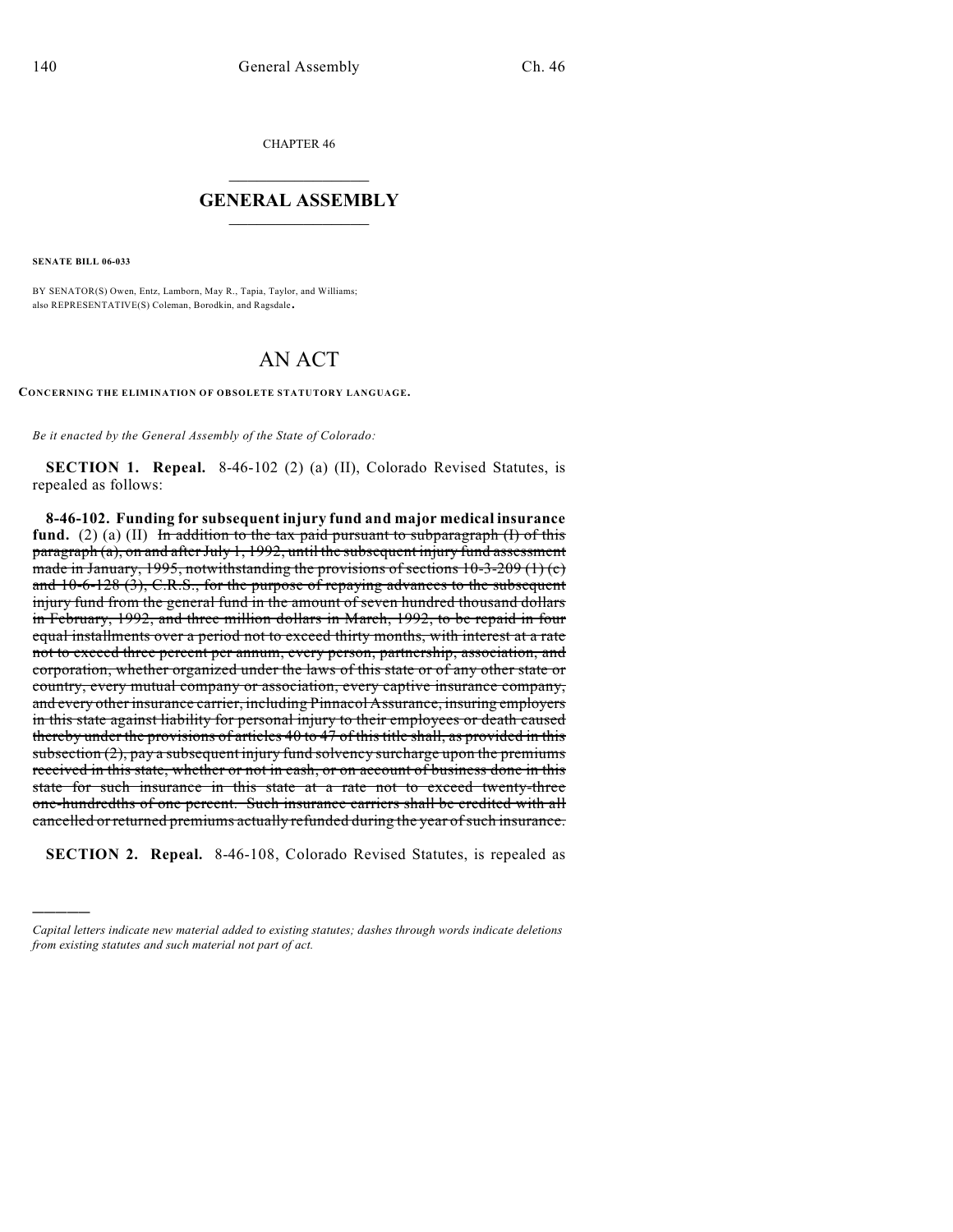follows:

**8-46-108. Legislative council study of subsequent injury fund.** The legislative council shall, through a request for proposals, contract for an independent study of the subsequent injury fund to be paid for from moneys in the subsequent injury fund not to exceed fifty thousand dollars. Such study shall include, but not be limited to, the actuarial condition of the subsequent injury fund. Additionally, the study shall provide for evaluating alternative mechanisms for effective management of the subsequent injury fund. The results of the study required by this section shall be reported to the general assembly no later than February 10, 1993.

**SECTION 3. Repeal.** 8-46-109 (3), Colorado Revised Statutes, is repealed as follows:

**8-46-109.** Legislative declaration - claims management. (3)  $\Theta$  or before January 1, 1995, the executive director of the department of labor and employment shall submit a detailed proposal to the members of the house and senate business affairs and labor committees regarding a request for proposals to effectuate a portfolio transfer of present and future claims of the subsequent injury fund and its future liability to a private insurance carrier. Following review by said committees and the incorporation of any changes required thereby, the executive director shall proceed to accept proposals for such transfer subject to all applicable laws and rules governing state bids and procurements.

**SECTION 4. Repeal.** 8-47-101 (3) (b), Colorado Revised Statutes, is repealed as follows:

**8-47-101. Division of workers' compensation - creation - powers, duties, and functions - transfer of functions - change of statutory references.** (3) (b)  $\Theta$ m July 1, 1991, all items of property, real and personal, including office furniture and fixtures, books, documents, and records of the division of labor pertaining to the duties and functions transferred to the division of workers' compensation pursuant to section 24-1-121 (3), C.R.S., are transferred to the division of workers' compensation and shall become the property thereof.

**SECTION 5.** 8-73-101 (2), Colorado Revised Statutes, is amended to read:

**8-73-101. Payment of benefits.** (2) An individual's eligibility and benefit amounts shall be determined weekly. Unemployment insurance benefit checks shall be issued once every two weeks; except that the division, when it determines it to be necessary for proper administration of articles 70 to 82 of this title, including the effecting of administrative economies, may issue benefit checks on a weekly basis. Under no circumstance shall benefit checks be issued less frequently than once every two weeks. This subsection  $(2)$  shall be implemented by the division no later than July 1, 1985.

**SECTION 6.** 13-3-104 (1), Colorado Revised Statutes, is amended to read:

**13-3-104. State shall fund courts.** (1)  $\Theta$ <del>n and after January 1, 1970,</del> The state of Colorado shall provide funds by annual appropriation for the operations, salaries, and other expenses of all courts of record within the state, except for county courts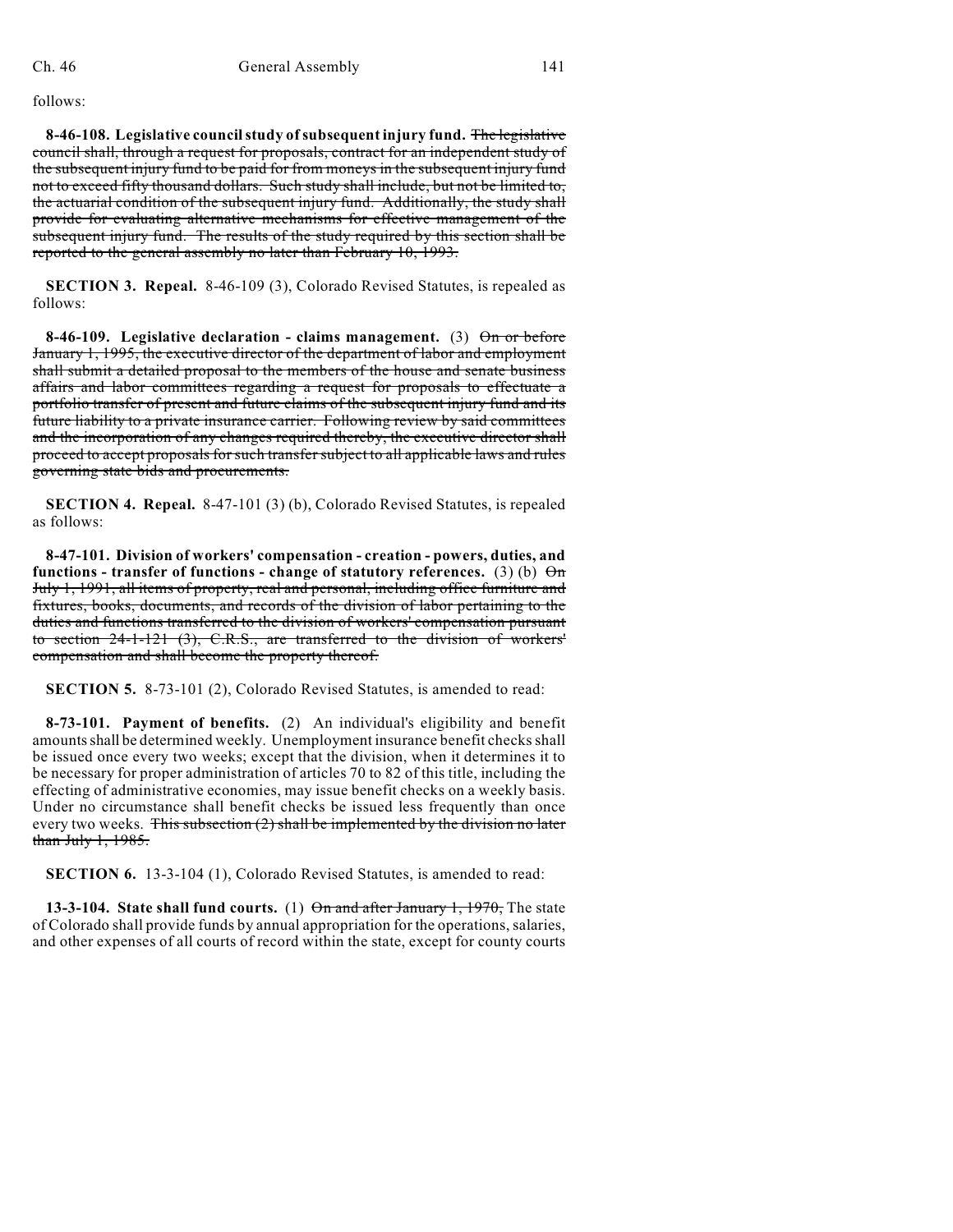in the city and county of Denver and municipal courts. On January 1, 1970, all supplies and equipment assigned or belonging to courts of record, except motor vehicles, shall be transferred to and become the property of the judicial department of the state. Such transfer of supplies and equipment shall not apply to the county court of the city and county of Denver or to municipal courts.

**SECTION 7.** 13-3-108 (5), Colorado Revised Statutes, is amended to read:

**13-3-108. Maintenance of court facilities - capital improvements.** (5) On and after July 1, 1975, Construction or remodeling of any court or court-related facility shall be commenced only with prior approval of the chief justice of the Colorado supreme court after consultation with the board of county commissioners; except that a board of county commissioners, at its discretion, may take such actions.

**SECTION 8.** 13-4-103 (1), Colorado Revised Statutes, is amended to read:

**13-4-103. Number of judges - qualifications.** (1) Effective January 1, 1988, the number of judges of the court of appeals shall be thirteen. Effective July 1, 1988, The number of judges of the court of appeals shall be sixteen.

**SECTION 9.** 24-31-203 (2), Colorado Revised Statutes, is amended to read:

**24-31-203. State solicitor - qualifications - appointment - duties.** (2) The state solicitor shall be the head of the division of state solicitor general and shall provide such legal services for each state agency as may be designated by the attorney general. On and after July 1,  $1973$ , No state agency shall appoint or employ any person to perform legal services except in accordance with the provisions of this part 2.

**SECTION 10. Repeal.** 24-31-205, Colorado Revised Statutes, is repealed as follows:

**24-31-205. Transfer of personnel and appropriations.** Effective July 1, 1973, any person employed at that time to provide legal services shall automatically become assistant state solicitors general within the division of state solicitor general. Such personnel shall retain all rights under the state personnel system and retirement benefits under the laws of this state, and their services shall be deemed to have been continuous.

**SECTION 11. Repeal.** 24-31-206, Colorado Revised Statutes, is repealed as follows:

**24-31-206. Transfer and appropriation of funds.** All moneys appropriated for expenditure by any state agency for the fiscal year beginning July 1, 1973, or remaining to the credit thereof and not revertible by law to the general fund on July 1, 1973, for those activities transferred to the department of law are hereby transferred and appropriated for expenditure by the division of state solicitor general on and after July 1, 1973.

**SECTION 12. Repeal.** 24-32-111, Colorado Revised Statutes, is repealed as follows: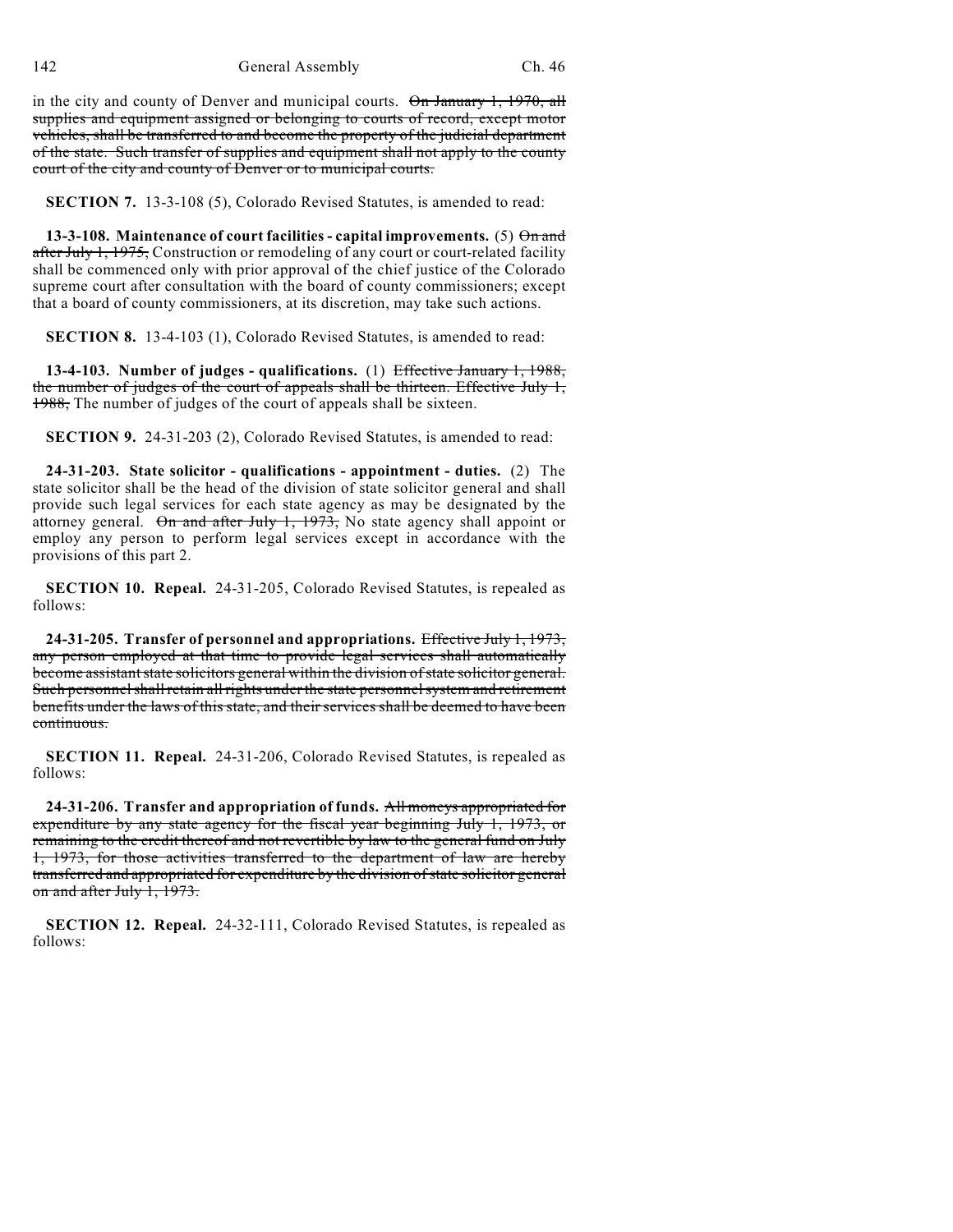**24-32-111. Statewide program for identification of matters of state interest as part of local land use planning.** (1) The department of local affairs shall conduct a statewide program encouraging counties and municipalities to prepare, as a part of the comprehensive plan provided for in section 30-28-106 and part 2 of article 23 of title 31, C.R.S., a complete and detailed identification and designation of all matters of state interest within each county by June 30, 1976. The general assembly shall appropriate funds for this purpose to the department of local affairs for distribution to participating counties. Each county desiring to participate in the identification and designation of matters of state interest program established by this section shall be allocated an equal amount by the department of local affairs from the funds so appropriated, to be expended by each county separately or through an organized group of counties or counties and municipalities. The department of local affairs, in cooperation with applicable state agencies, shall establish reasonable standards relative to the scope, detail, and accuracy of the program and shall insure that all information is comparable for each county. Each county shall, after consultation with the municipality, prepare such identification and designation for territory located within these municipalities which request such preparation and in any municipality which fails to undertake an identification and designation of matters of state interest program. Each county shall, upon request of the municipality, assist the municipality in such program.

(2) The general assembly shall appropriate to the department of local affairs funds to assist counties and municipalities participating in the identification and designation of matters of state interest program, where additional assistance is deemed by the department of local affairs to be necessary. The department of local affairs shall also allocate such funds upon request of any county participating in the identification and designation of matters of state interest program under subsection (1) of this section for implementation of supplemental planning in that county, or to any municipality, based upon priorities established by the department of local affairs and on the need and capabilities of each county and municipality.

**SECTION 13.** 24-32-207, Colorado Revised Statutes, is amended to read:

**24-32-207. Reference in contracts, documents.** Whenever the state planning office is referred to or designated by any contract or other document in connection with the duties and functions transferred by this part 2 to the division of planning, such reference or designation shall be deemed to apply to the division of planning. All contracts entered into by the state planning office prior to July 1, 1971, in connection with the duties and functions transferred to the division of planning by this part 2 are hereby validated, with the division of planning succeeding to all the rights and obligations of such contracts. Any appropriation of funds from prior fiscal years open to satisfy obligations incurred under such contracts are hereby transferred and appropriated to the division of planning for the payment of such obligations.

**SECTION 14. Repeal.** 24-32-717 (5), Colorado Revised Statutes, is repealed as follows:

**24-32-717. Home investment trust fund - short-term loans.** (5) Effective July 1, 1992, all moneys remaining in the revolving fund created pursuant to this section, as this section existed prior to said date, shall be transferred to the home investment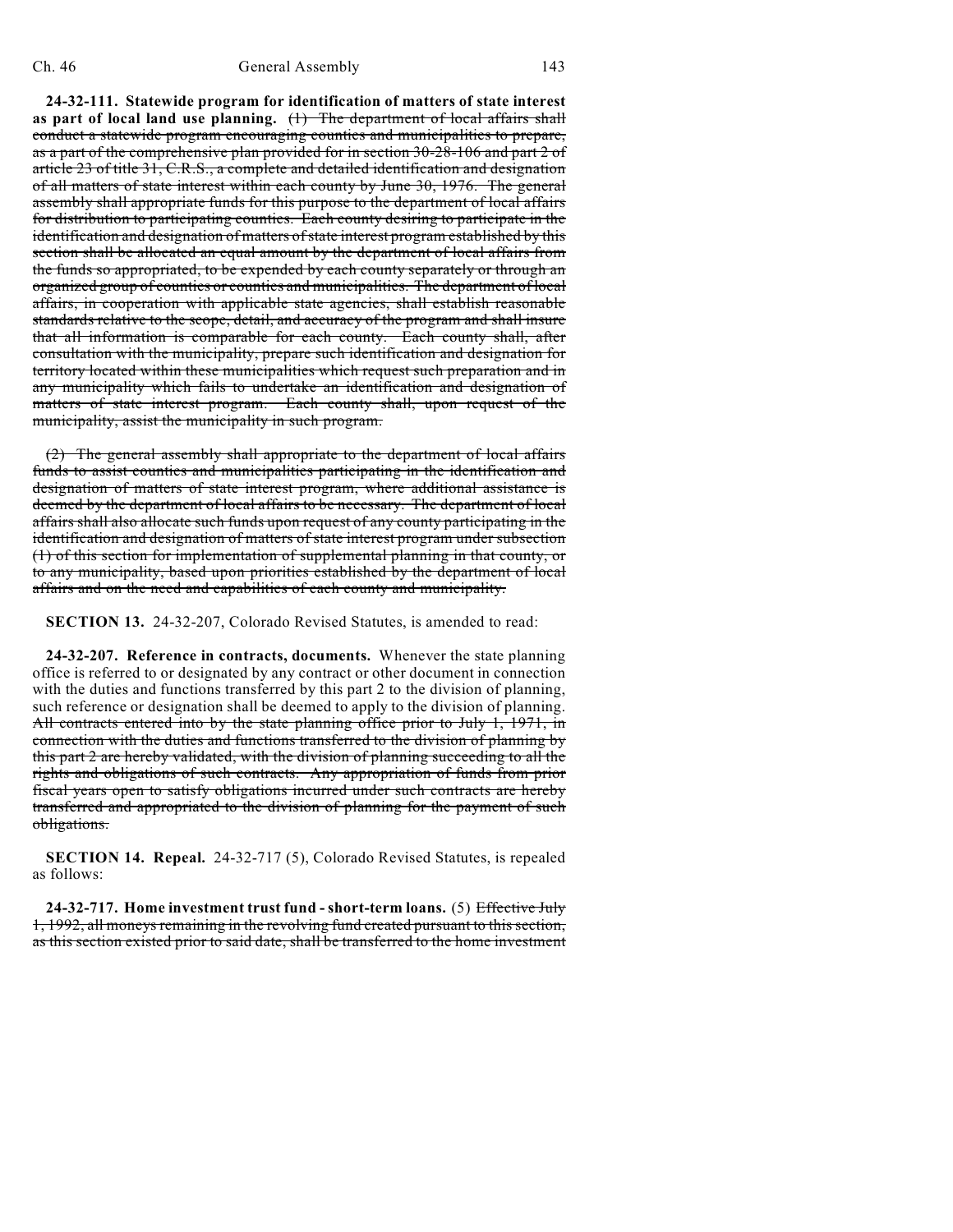trust fund created by this section.

**SECTION 15. Repeal.** 24-32-804, Colorado Revised Statutes, is repealed as follows:

**24-32-804. Transfer of property and records.** The Colorado rural development commission shall be abolished effective July 1, 1973. All of the books, records, reports, equipment, property, accounts, liabilities, and funds of the Colorado rural development commission which pertain to the powers, duties, and functions vested by this part 8 in the office shall be transferred to the department of local affairs on July 1, 1973.

**SECTION 16. Repeal.** 24-32-2106 (2) (b), Colorado Revised Statutes, is repealed as follows:

**24-32-2106. Financing.** (2) (b) Any moneys remaining in the disaster emergency fund, as such fund existed prior to March 12, 1992, shall be transferred on March 12, 1992, to the disaster emergency fund created by paragraph (a) of this subsection  $(2)$ .

**SECTION 17.** 24-32-2115, Colorado Revised Statutes, is amended to read:

**24-32-2115. Merit system.** On and after January 1, 2000, In accordance with section 13 (4) of article XII of the state constitution, the state personnel board may provide personnel services pursuant to contract to civil defense employees of the political subdivisions of the state, except where such employees are covered by another federally approved merit system.

**SECTION 18.** 24-32-3001 (9), Colorado Revised Statutes, is amended to read:

**24-32-3001. Community-based access grant program - powers and duties of department of local affairs - definitions - legislative declaration.** (9) On or before April 1, 2000, the department shall report to and make an appearance before the business affairs and labor and capital development committees of the House and Senate. Thereafter, The department shall report to and make an appearance before the capital development committee at the conclusion of each fiscal year of operation of this program.

**SECTION 19. Repeal.** 24-33.5-105 (2), Colorado Revised Statutes, is repealed as follows:

**24-33.5-105. Transfer of functions.** (2) On July 1, 1984, all items of property, real and personal, including office furniture and fixtures, books, documents, and records of the department of local affairs, the department of military affairs, and the state department of highways, pertaining to the duties and functions transferred to the department pursuant to section 24-1-128.6, are transferred to the department of public safety and become the property thereof.

**SECTION 20.** 24-33.5-503 (1) (q), Colorado Revised Statutes, is amended to read: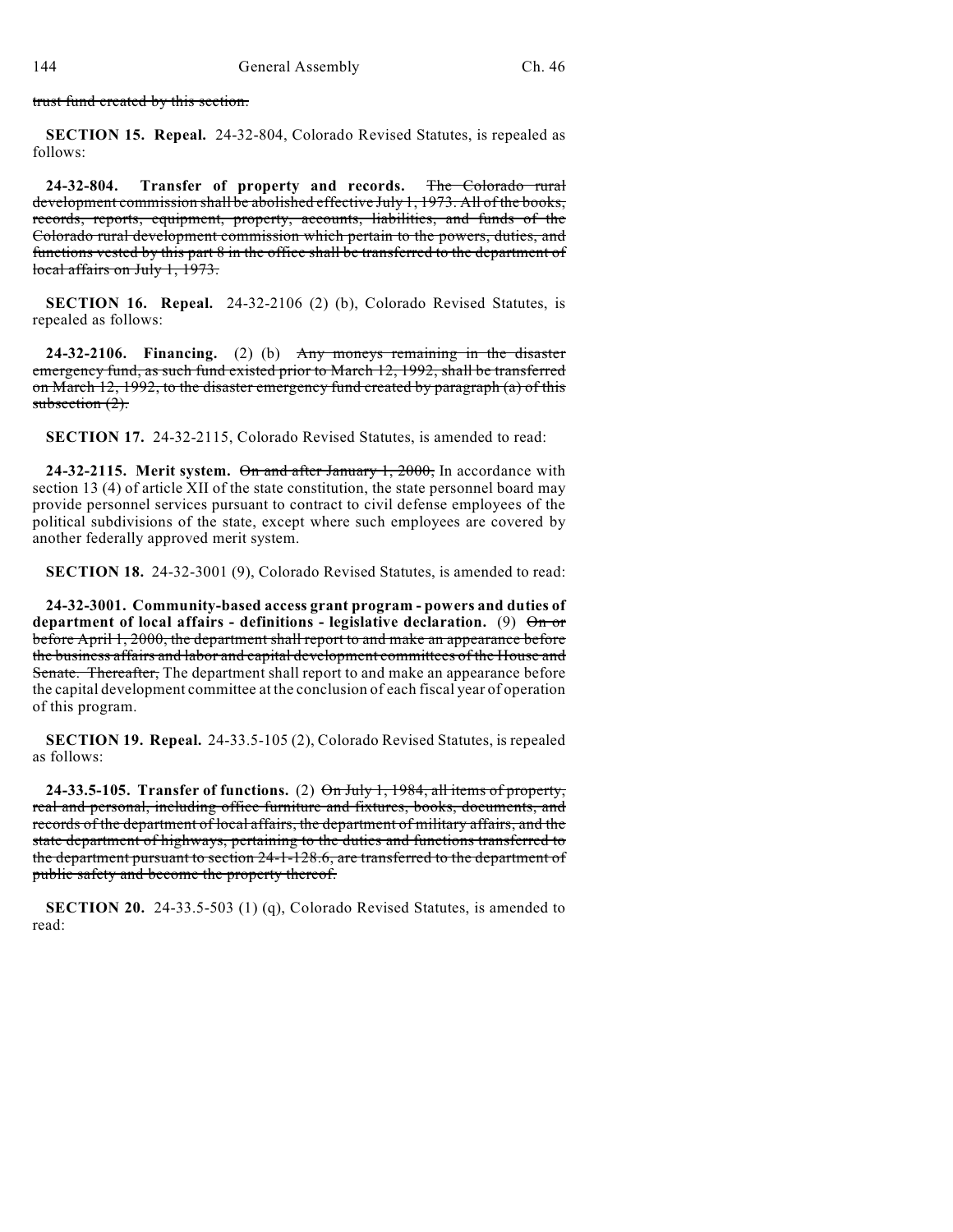**24-33.5-503. Duties of division.** (1) The division has the following duties:

(q) To review existing policies relating to the issuance and use of no-knock search warrants pursuant to part 3 of article 3 of title 16, C.R.S. The division shall submit to the governor and the general assembly by January 1, 2001, a report concerning model policies pertaining to the issuance and use of no-knock search warrants. In compiling information for such report, the division shall contact heads of law enforcement agencies across the state, the state court administrator, the elected district attorney in each judicial district, the chief district court judge in each judicial district, the chief county court judge in each county, and any other person or agency the division deems helpful.

**SECTION 21.** 24-33.5-507 (2), Colorado Revised Statutes, is amended to read:

**24-33.5-507. Application for grants - disbursementsfrom fund - regulations.** (2) The executive director shall promulgate rules and regulations prescribing the procedures to be followed in the making, filing, and evaluation of grant applications, criteria for evaluation, and any other regulations necessary for administering the fund. The regulations specified in this subsection  $(2)$  shall be promulgated on or before January 1, 1985.

**SECTION 22.** 24-33.5-1206.1 (1), Colorado Revised Statutes, is amended to read:

**24-33.5-1206.1. Registration required.** (1) On or after January 1, 1991, No person shall act, assume to act, or advertise as a fire suppression contractor who is not registered as a fire suppression contractor with the administrator.

**SECTION 23.** 24-33.5-1608 (1), Colorado Revised Statutes, is amended to read:

**24-33.5-1608. Building security and occupant protection.** (1) Within twelve months after June 3, 2002, The director shall adopt rules concerning safety and security to protect state personnel and property owned or leased by the state, including, but not limited to, facilities, buildings, and grounds. Unless under a state of emergency or alert as defined by the rules, such facilities, buildings, and grounds shall remain open to the public.

**SECTION 24.** 24-33.5-1609 (1), Colorado Revised Statutes, is amended to read:

**24-33.5-1609. Continuity of state government operations.** (1) Within twelve months after June 3, 2002, The director shall adopt rules concerning the continuity of state government operations to provide guidance to state departments and agencies in developing viable and executable contingency plans for continuity of operations.

**SECTION 25.** 28-5-709 (1) (a), Colorado Revised Statutes, is amended to read:

**28-5-709. Colorado state veterans trust fund - created - report - repeal.** (1) (a) There is hereby created in the state treasury the Colorado state veterans trust fund that shall consist of the moneys appropriated thereto pursuant to subsection (2) of this section. In addition, the state treasurer may credit to the trust fund any public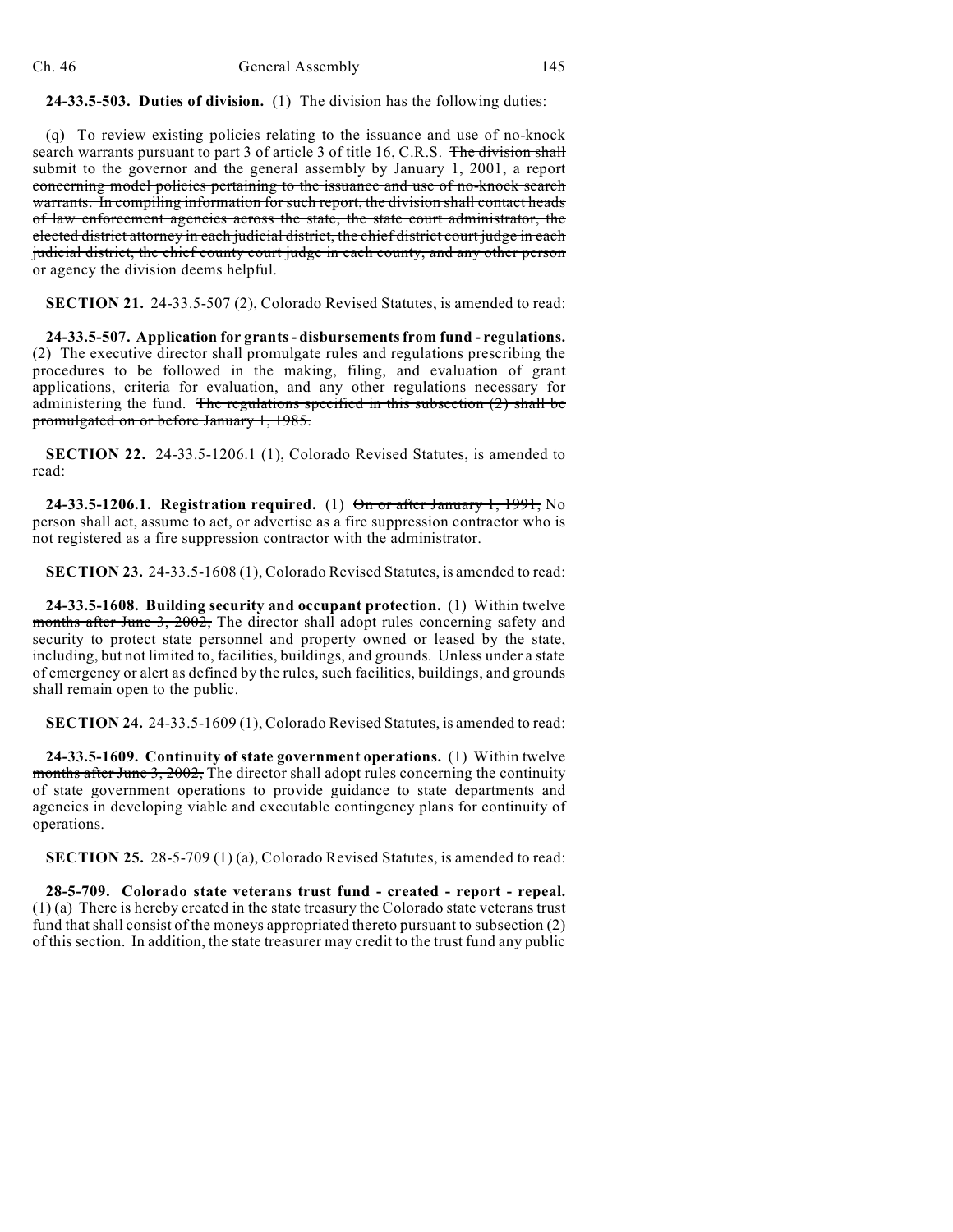146 General Assembly Ch. 46

or private gifts, grants, or donations received prior to July 1, 2002, by the department of human services or, on or after July 1, 2002, by the department of military and veterans affairs for implementation of the purposes specified in this subsection  $(1)$ . and any moneys transferred to the trust fund pursuant to section  $28 - 5 - 710$  (1).

**SECTION 26. Repeal.** Article 32 of title 35, Colorado Revised Statutes, is repealed as follows:

## **ARTICLE 32 Farmer' Chemist for Sugar Factories**

**35-32-101. Definitions.** As used in this article, unless the context otherwise requires:

(1) "Farmer" means the person in whose name the contract for the growing of beets is made with the sugar factory, in the event that there is a contract, and, in the event that there is no contract, it shall include the person actually farming the land upon which said beets were grown, whether said person is owner or tenant; but, in determining a majority of the farmers, only one vote shall be given to all persons having a joint interest in any specific acreage of beets, but such persons having such joint interest shall count as one farmer for such purpose.

(2) "Sugar factory" includes all persons, corporations, or associations operating any plant for the manufacture of beet sugar and, for the proper construction of this article, includes the officers, agents, and employees of any such person, corporation, or association.

**35-32-102. Farmers' chemist.** A majority of the farmers raising sugar beets under contract or otherwise, for any sugar factory within the state of Colorado, are authorized to select a thorough and competent chemist, examined and certified by the department of chemistry at Colorado state university, to be paid by the farmers employing him. The duties of such chemist shall be to observe the weighing, docking, taking of samples, and analyzing of all beets delivered to the factory for which he is designated and to observe and investigate all other matters necessary to determine the quantity, quality, and value of the beets. Said chemist shall make and keep such records as he deems necessary for the purpose of comparing his readings and observations with the records of the sugar factory and for such other purposes as he may be directed by the farmers. Such chemist shall possess all the powers of an inspector of weights and measures for the purpose of testing all scales used at such sugar factory for weighing sugar beets or any materials used in making analyses of sugar beets.

**35-32-103. Sugar factory to post list.** Every sugar factory in the state of Colorado, not later than the first day of July of each year, shall post in its local office in a conspicuous and public place, for the inspection of the public, a list of the names of all farmers raising beets for delivery to such factory, either by contract or otherwise, giving, in connection with the name, the number of acres devoted to beets and the location of the farm upon which said beets are growing or to be grown.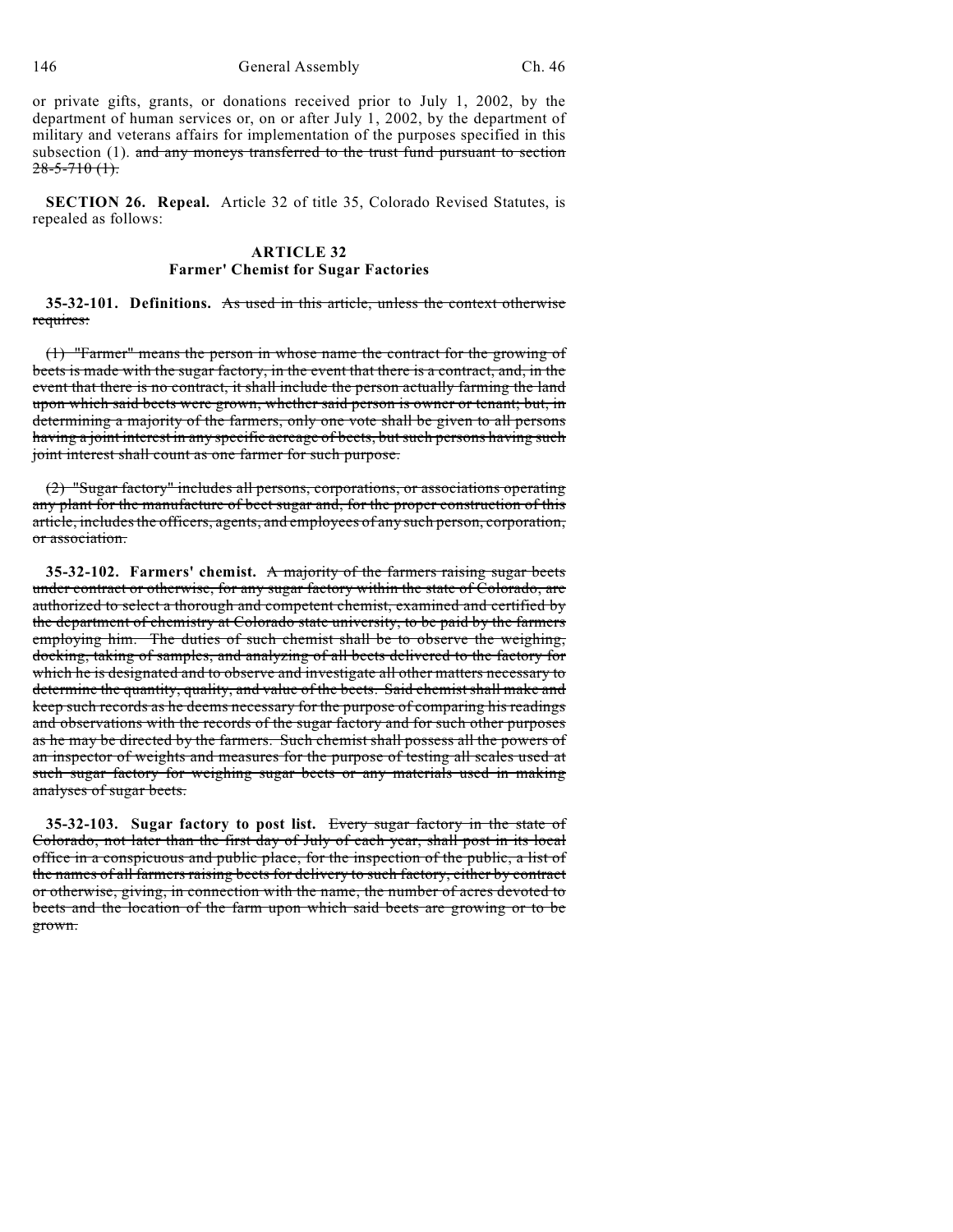**35-32-104. Chemist has access to scales.** Whenever a majority of the farmers growing beets for said factory, either by contract or otherwise, certify in writing to any beet sugar factory the name of the chemist chosen by them, the sugar factory, through its proper officers, agents, and employees, shall permit such chemist access to allscales, dumps, beetsheets, bins, chemical laboratories, apparatus, and all other buildings or structures forming a part of or pertaining to the sugar factory; and shall permit said chemist to secure samples of beets from each lot delivered by each farmer employing him; and shall permit said chemist to inspect all matters pertaining to the deductions made by said factory from the gross weight of said beets and the system whereby the tare on said beets is measured and adjusted; and shall permit said chemist to have full and complete access to all of the chemical laboratories pertaining to said factory where the chemical analysis of beets is made; and shall permit said chemist to inspect the analysis of said beets as made by the sugar factory and to check or compare therewith any analysis of the same lot or lots of beets made by him; but nothing contained in this article shall be construed as giving said chemist any right, privilege, or authority to make an inspection of any sugar factory further than to determine the matters set forth in this article.

**35-32-105. Inspector of laboratory apparatus.** The head of the department of chemistry at Colorado state university is hereby made state inspector of laboratory apparatus used in sugar beet analyses. It is his duty, or that of his designee, to test any instrument used in sugar beet analyses in any sugar factory of this state when requested to do so by any of the farmers selling beets to such a factory. The expense of making such tests shall be borne by the farmers making such request except when any of the apparatus so tested is found at fault, in which case the expense shall be borne by the sugar factory at fault. Such expense may be collected, as any debt, in the name of the people of the state of Colorado for the benefit of said state inspector, together with the cost of collection; and the district attorney of the district in which such test was made shall bring the action in any court of competent jurisdiction. In no case shall said inspector receive more than ten dollars per day for time actually and necessarily spent in making such test and his necessary traveling expenses. Every owner or lessee, without previous notice, shall give said inspector free and unobstructed access to all apparatus to be tested. No instrument found defective or incorrect shall thereafter be used until corrected.

**35-32-106. Sugar solution.** Whenever any local chemist desires to test any polariscope used in testing sugar beets in the factory where he is stationed, Colorado state university, through said state inspector of laboratory apparatus, shall furnish to said local chemist at cost a sufficient quantity of a standardized pure sugar solution. Said chemist shall possess all the powers of the state inspector for testing such apparatus by means of said solution.

**35-32-107. Organization voluntary - violations - penalties.** The organization of the farmers for the purpose of selecting a chemist shall be voluntary, and all persons participating in the selection of such chemist shall contribute to the costs and expenses, including salary, of maintaining such chemist, and no sugar factory shall be required to accept or receive more than one chemist for each operating shift of said factory. Each sugar factory violating the terms of this article shall suffer a penalty of one hundred dollars for each day of such violation, said penalty to be recovered in the name of the people of the state of Colorado upon relation of any farmers included within the majority employing the chemist designated pursuant to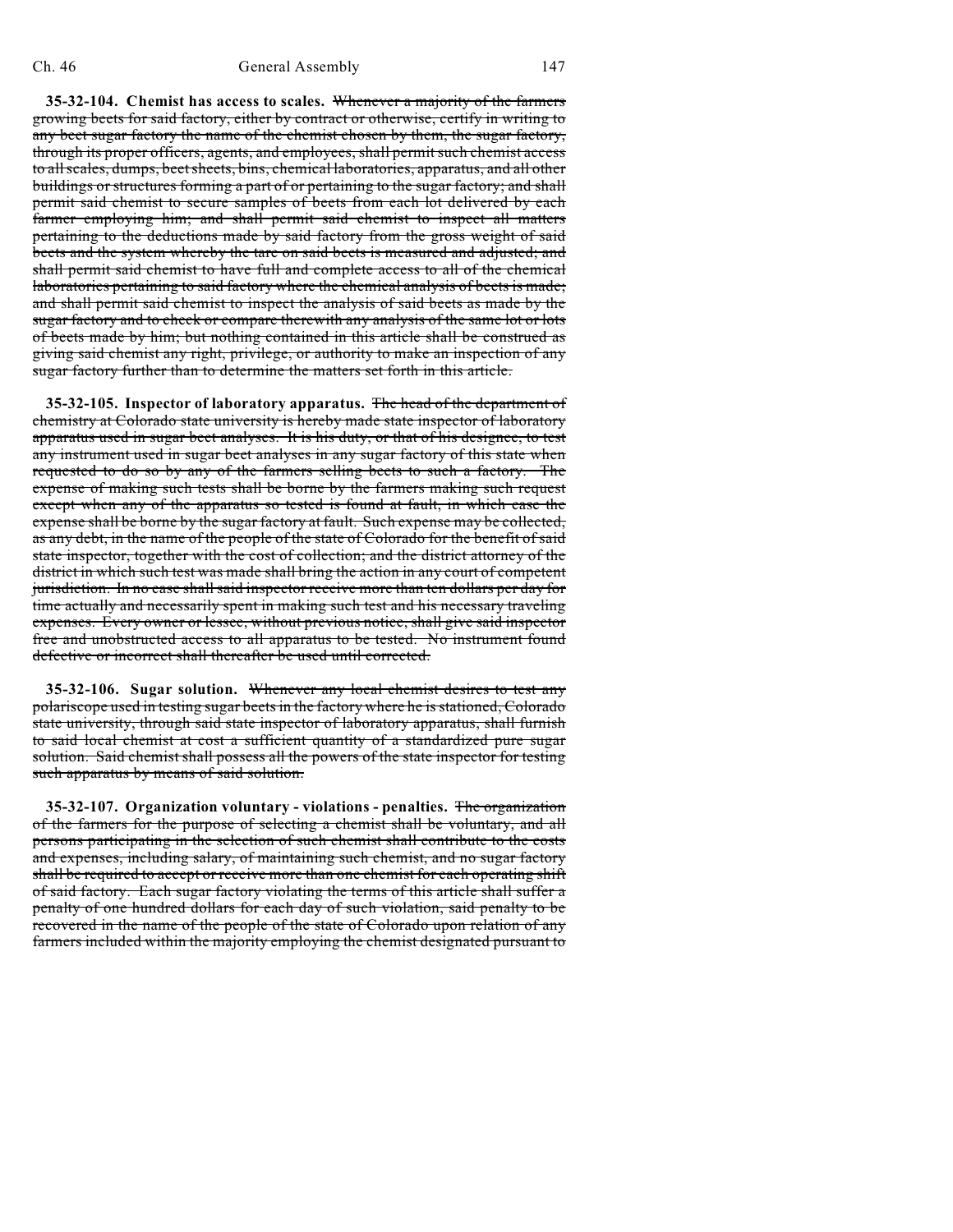the terms of this article for such factory, and any such penalty shall be paid into the road fund of the county wherein such sugar factory is located. The district attorney of the district in which such sugar factory is located is directed to prosecute all violations of this article.

**SECTION 27. Repeal.** 35-40-103, Colorado Revised Statutes, is repealed as follows:

**35-40-103. Disbursements from fund.** All disbursements from the predatory animal fund shall be by warrants issued according to law, upon itemized vouchers drawn by the department for all lawful expenses incurred in carrying out the provisions of this part 1.

**SECTION 28. Repeal.** 35-40-104 (3), Colorado Revised Statutes, is repealed as follows:

**35-40-104. Predatory animal control license fee on sheep - predatory animal fund.** (3) Any moneys collected and credited pursuant to this section shall be transmitted to the state treasurer, who shall credit the same to a separate fund known as the predatory animal fund, which fund is hereby created. Such fund shall be administered by the department of agriculture for the purposes set forth in sections 35-40-101 to 35-40-106 until exhausted.

**SECTION 29.** 35-40-104, Colorado Revised Statutes, is amended BY THE ADDITION OF A NEW SUBSECTION to read:

**35-40-104. Predatory animal control license fee on sheep - predatory animal** fund. (5) ANY UNEXPENDED AND UNENCUMBERED MONEYS REMAINING IN THE PREDATORY ANIMAL FUND ON THE EFFECTIVE DATE OF THIS SUBSECTION (5) SHALL BE TRANSFERRED TO THE GENERAL FUND.

**SECTION 30. Repeal.** 35-40-105, Colorado Revised Statutes, is repealed as follows:

**35-40-105. Furs, specimens to be sold.** All furs, skins, and specimens taken by hunters whose salaries may be paid out of the fund provided for in section 35-40-104, shall be sold, after advertisement of such sale as may be prescribed by said department upon sealed bids. The proceeds of all such sales shall be paid to the state treasurer to be credited by him to the predatory animal fund which said predatory animal fund shall be used for and made permanently available for the purpose of carrying out the provisions of sections 35-40-101 to 35-40-106 until exhausted.

**SECTION 31. Repeal.** 35-40-107, Colorado Revised Statutes, is repealed as follows:

**35-40-107. Bounty on coyote, wolf.** Any person who kills any wolf, coyote, or any number of such animals within this state, shall receive a premium of one dollar for each coyote killed, and for each wolf killed two dollars, to be paid as provided in sections 35-40-107 to 35-40-112.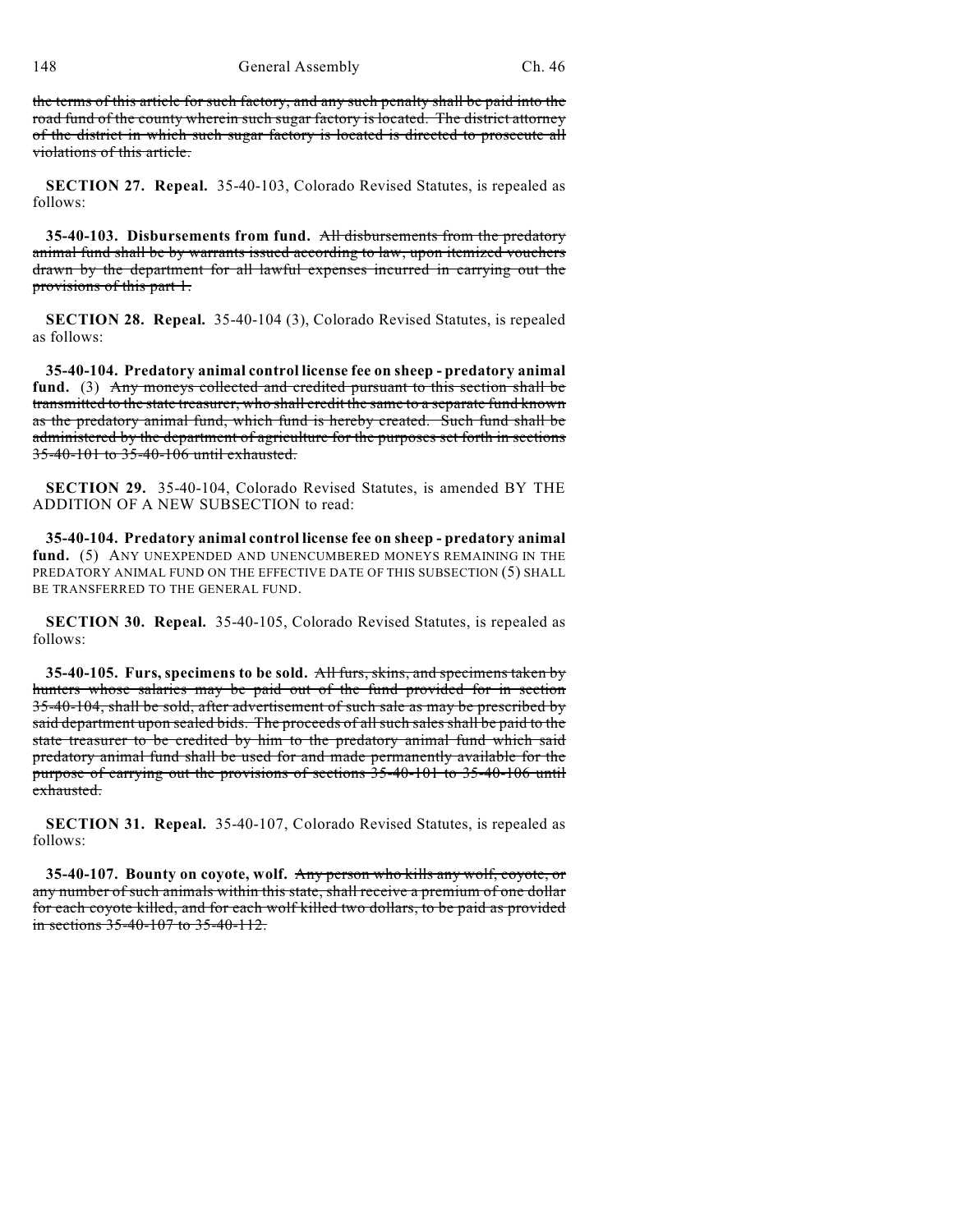**SECTION 32. Repeal.** 35-40-108, Colorado Revised Statutes, is repealed as follows:

**35-40-108. Scalps produced, claimant.** (1) Any person claiming any premium shall produce the scalps, including the entire ears, to the county treasurer of the county in which the wolf or coyote was killed, within three months after the killing, and shall take or subscribe the following oath (or affirmation) before the treasurer:

"I do solemnly swear (or affirm) that the scalp (or scalps) here produced by me this day is (or are) of a wolf, or coyote (as the case may be, giving number), within the county of .............. and that the said animal (or animals) was (or were) killed by .............. within the boundaries of the state of Colorado."

(2) The treasurer shall append the usual jurat to such oath, subscribed by him as such officer.

**SECTION 33. Repeal.** 35-40-109, Colorado Revised Statutes, is repealed as follows:

**35-40-109. Bounties paid by state.** All such bounties shall be paid by the state treasurer in the manner as provided in sections 35-40-107 to 35-40-112.

**SECTION 34. Repeal.** 35-40-110, Colorado Revised Statutes, is repealed as follows:

**35-40-110. Record of scalps delivered - warrant for payment.** It is the duty of the county treasurer of each county wherein the wolf or coyote was killed to keep a suitable and separate book for recording the killings. He shall keep an accurate account of all scalps delivered together with the day and date of their receipt and the name of the person delivering the same and issue to the person delivering the scalps and complying with the provisions of sections 35-40-107 to 35-40-112 an order upon the controller for the amount due to such person. Upon receipt of said order the controller shall draw his warrant in favor of such person upon the treasurer of the state who shall pay the same out of moneys in the treasury not otherwise appropriated.

**SECTION 35. Repeal.** 35-40-111, Colorado Revised Statutes, is repealed as follows:

**35-40-111. Scalp taken out of state - penalty.** Any person offering, for the purpose of obtaining said bounty, the scalp of any coyote or wolf that was killed outside of the boundaries of the state of Colorado, is guilty of a misdemeanor and, upon conviction thereof, shall be punished by a fine of not less than ten dollars nor more than fifty dollars for each such offense, together with all costs attending such suit.

**SECTION 36. Repeal.** 35-40-112, Colorado Revised Statutes, is repealed as follows:

**35-40-112. County treasurer to administer oath.** Any county treasurer shall be authorized to administer oaths for the purposes of sections 35-40-107 to